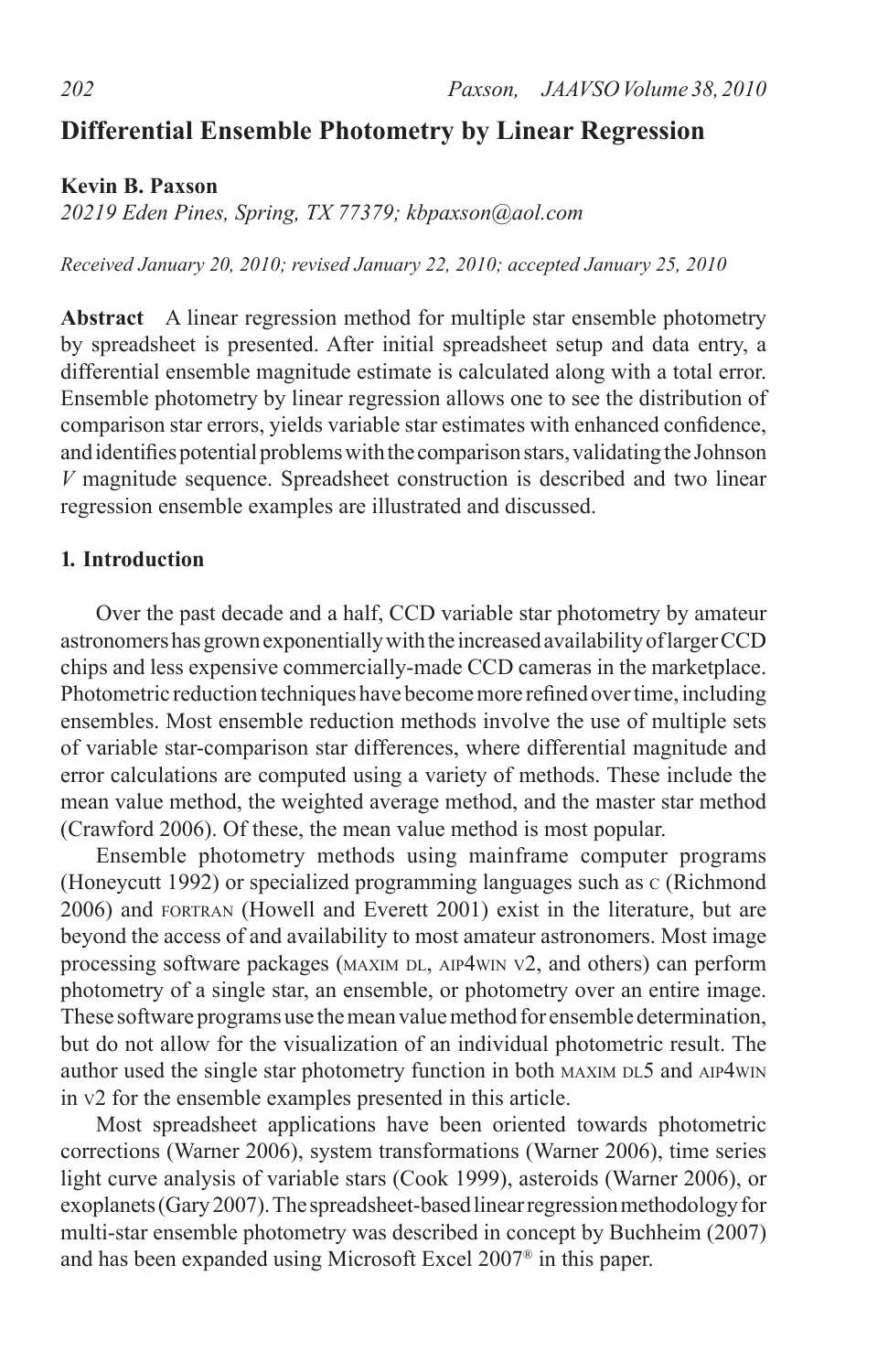#### **2. The linear regression method of ensemble photometry**

The linear regression method for ensemble photometry is an algebraic solution and graphical presentation in which instrumental magnitude and Johnson *V* magnitude pairs for all measure comparison stars are linearly regressed and plotted. The result is a straight line and a linear regression equation that relates Johnson *V* magnitude to instrumental magnitude with minimized residual error (see Figure 1). This equation takes the form of

$$
Y_{N} = a + B \times X_{N}
$$
 (1)

where  $(Y_{N})$  is the calculated Johnson *V* magnitude of comparison star N, (a) is a constant offset, (B) is the slope of the linear regression solution, and  $(X_{N})$  is instrumental magnitude of comparison N. Excel or other spreadsheet programs can readily derive and graph the linear regression equation of the trend line for all Johnson *V* and instrumental magnitude pairs.

The coefficient of determination, or  $\mathbb{R}^2$ , represents the statistical measure of how well the linear regression line represents the real data points. An  $\mathbb{R}^2$  value equal to 1 indicates that the regression line perfectly fits the observed data. With comparison star variation about the mean of the linear regression,  $\mathbb{R}^2$  is usually slightly less than 1, with the average distance from the line inversely related to  $\mathbb{R}^2$ .  $R<sup>2</sup>$  usually increases with increased number of comparison stars and increasing image SNR.

The estimated magnitude error from the linear regression method is the mean of the differences between the calculated values from the linear regression and true Johnson *V* magnitudes for all of the measured comparison stars. Poisson photon noise error, which is caused by statistical photon distribution over a given time interval, is another source of error. Poisson photon noise error (for one sigma error) is approximated by Equation 2 (Howell 2000; Berry and Burnell 2005):

$$
Poisson noise error = 1.0857 / SNR
$$
 (2)

The linear regression error is combined in quadrature with the Poisson photon noise error to arrive at a final standard error estimate. This final total error is given by Equation 3:

Final total error=Square root (Linear regression error<sup>2</sup>+Poisson noise error<sup>2</sup>) (3)

Specifics about the linear regression ensemble method and error calculation are explained in the V723 Cas spreadsheet example given below.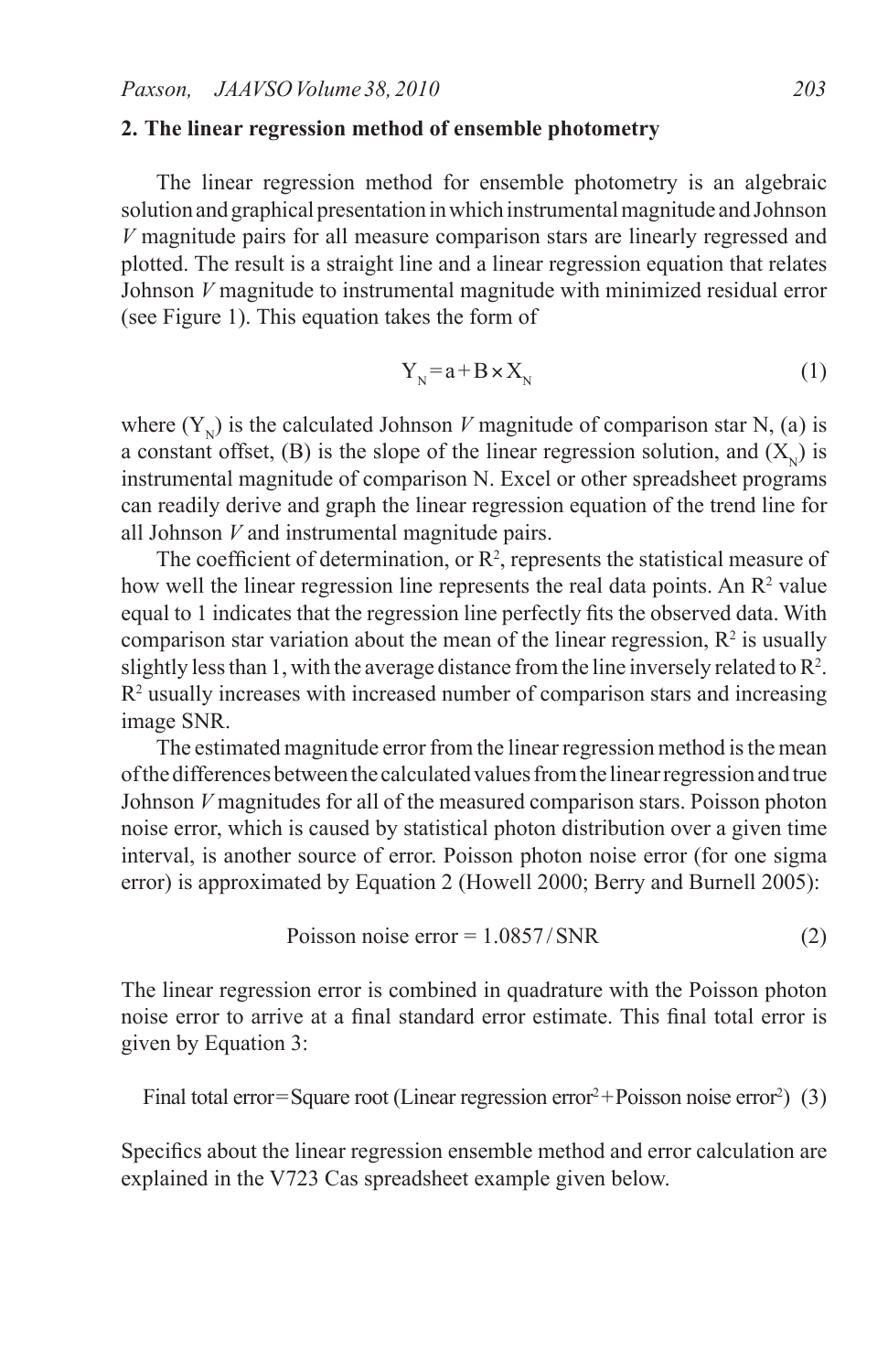# **3. Spreadsheet ensemble example for V723 Cas**

An eight-star photometry ensemble spreadsheet (Figure 3) was created for V723 Cas from a single 180-second Johnson *V* filtered exposure taken with a remote internet based 24-inch (0.61-m)f */*10 Cassegrain. This spreadsheet was constructed with Microsoft Office Excel 2007<sup>®</sup> by using the following steps. When entering text in the steps below, enter the text between the quotation marks only, not including the quotation marks. Quotation marks may also indicate an action, a keystroke, or a computed result. In specific cells, all text is center-justified and all numbers and calculated results are right justified.

- 1. Please view Figure 2 and replicate this skeleton spreadsheet.
- 2. Format the empty cell J15 by right clicking on this cell, selecting "Format cell" andselecting"Perimeterhighlighting" andselecting the lightest weight line and then hitting <ENTER>.
- 3. Select cell J15, right mouse click to "Copy" it and then "Paste" it in all cells which are surrounded by a black perimeter as shown in Figure 2.
- 4. Type in the specific text from each cell in Figure 2 into your spreadsheet.
- 5. In cells C6 to C13, type "132, 142, 145, 147, 150, 154, 159, and 162," respectively, hitting <ENTER> after each entry. These are the AAVSO chart comparison star *V* magnitudes to one decimal place for V723 Cas.
- 6. In cells D6 to D13, type "4.505, 5.550, 5.802, 6.045, 6.358, 6.732, 7.222 and 7.522," hitting <ENTER> after each entry. These are the instrumental magnitudes from your calibrated CCD image and your photometry software program for each comparison star.
- 7. In cells E6 to E13, type "13.203, 14.226, 14.465, 14.726, 15.033, 15.390, 15.877 and 16.165," hitting <ENTER> after each entry. These are the true Johnson *V* sequence magnitudes for each comparison star.
- 8. Highlight cells D6 through E13 (all 16 cells) and then go to the "Insert" column drop down menu and select a "Scatter Chart with Smooth Lines and Markers."
- 9. In the newly created graph below the data cells, right mouse click on the line between the data points and select "Add a Trendline" under Chart.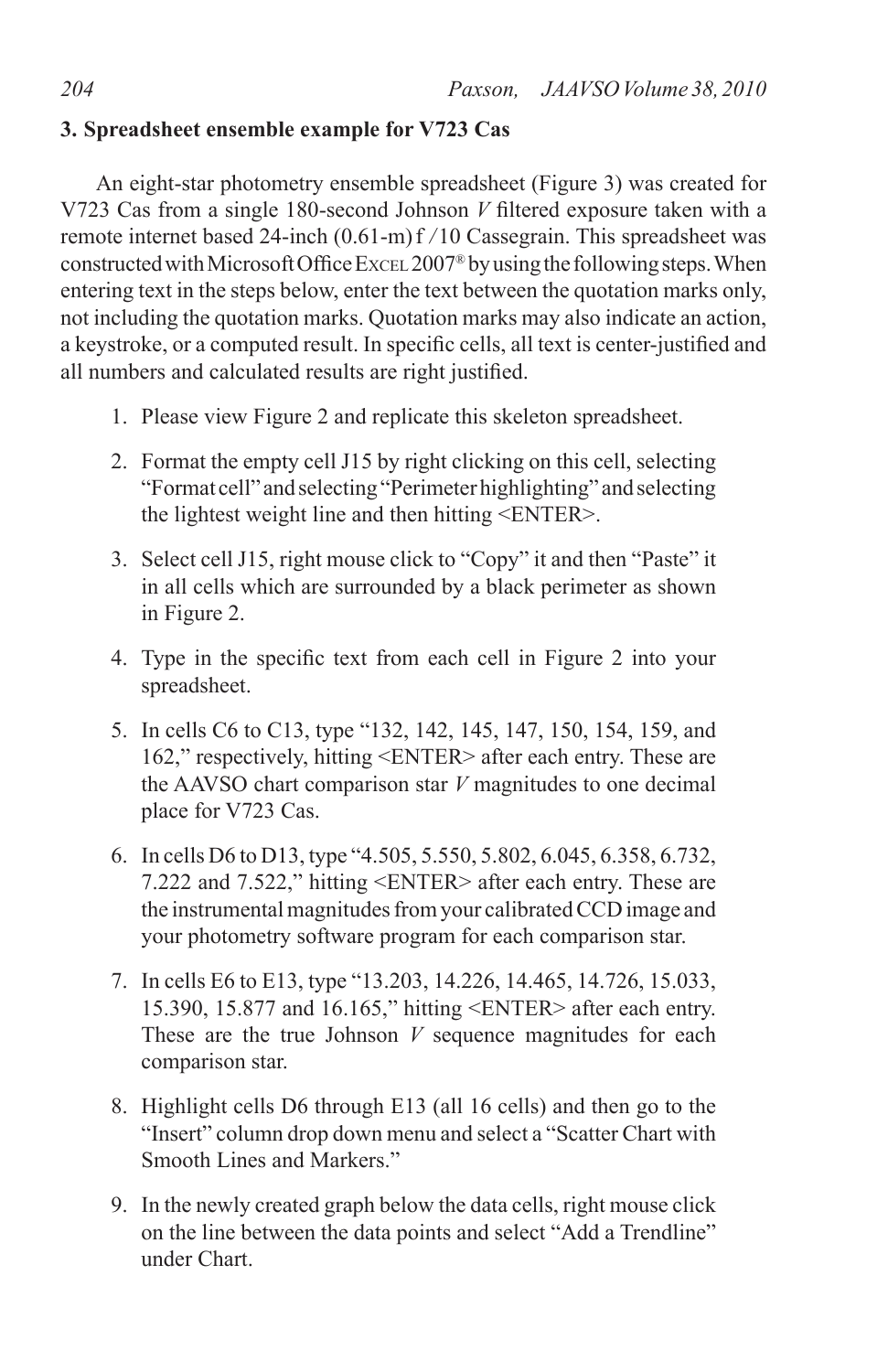- 10.Select the "Linear" regression type and select "Display Equation on chart" and "Display R-squared on chart." Do not select "Set Intercept to 0.0" (all photometry software packages have their own specific zero magnitude offset). The resulting regression line equation in this newly created graph should read " $y = 0.9838x$  = 8.7695" and " $R^2 = 0.9999$ ."
- 11.In cell F6, type "=0.983\*D6+8.769" and hit <ENTER>. The result of "13.1974" is the calculated Johnson *V* magnitude for 132 comparison star.
- 12.Highlight cell F6 and then click the right mouse button to "Copy" this cell.
- 13.Highlight cells F7 to F13 and then right mouse click to "Paste" the regression equation in all these cells. The returned values in these cells are the calculated Johnson *V* magnitudes the remainder of the comparison stars.
- 14.In cell G6, type "=ABS(E6–F6)" and then hit <ENTER>. The result of "0.0056" is the error between the calculated and true Johnson *V* magnitude for the 132 comparison star.
- 15.Highlight cell G6 and then click the right mouse button to "Copy" this cell.
- 16.Highlight cells G7 to G13 and then right mouse button to "Paste" this equation into all these destination cells. The resulting values are the errors between the calculated and true Johnson *V* magnitudes for the remainder of the comparison stars.
- 17.In cell G14, type "=AVERAGE(G6:G13)" and hit <ENTER>. The result of "0.0072" is the average error between the calculated magnitudes and the true Johnson *V* magnitudes for each of the comparison stars.
- 18.In cell I6, type "6.428" and then hit <ENTER>. This is the instrumental magnitude of the V723 Cas from the calibrated CCD image and photometry reduction software.
- 19.In cell J6, type "=0.983\*I6+8.769" and hit <ENTER>. The result of "15.0877" is the calculated linear regression value for the differential *V* magnitude of V723 Cas.
- 20.In cell I9, type "199.66" and then hit <ENTER>. This is the SNR reading of V723 Cas from the calibrated CCD image and the photometry reduction software.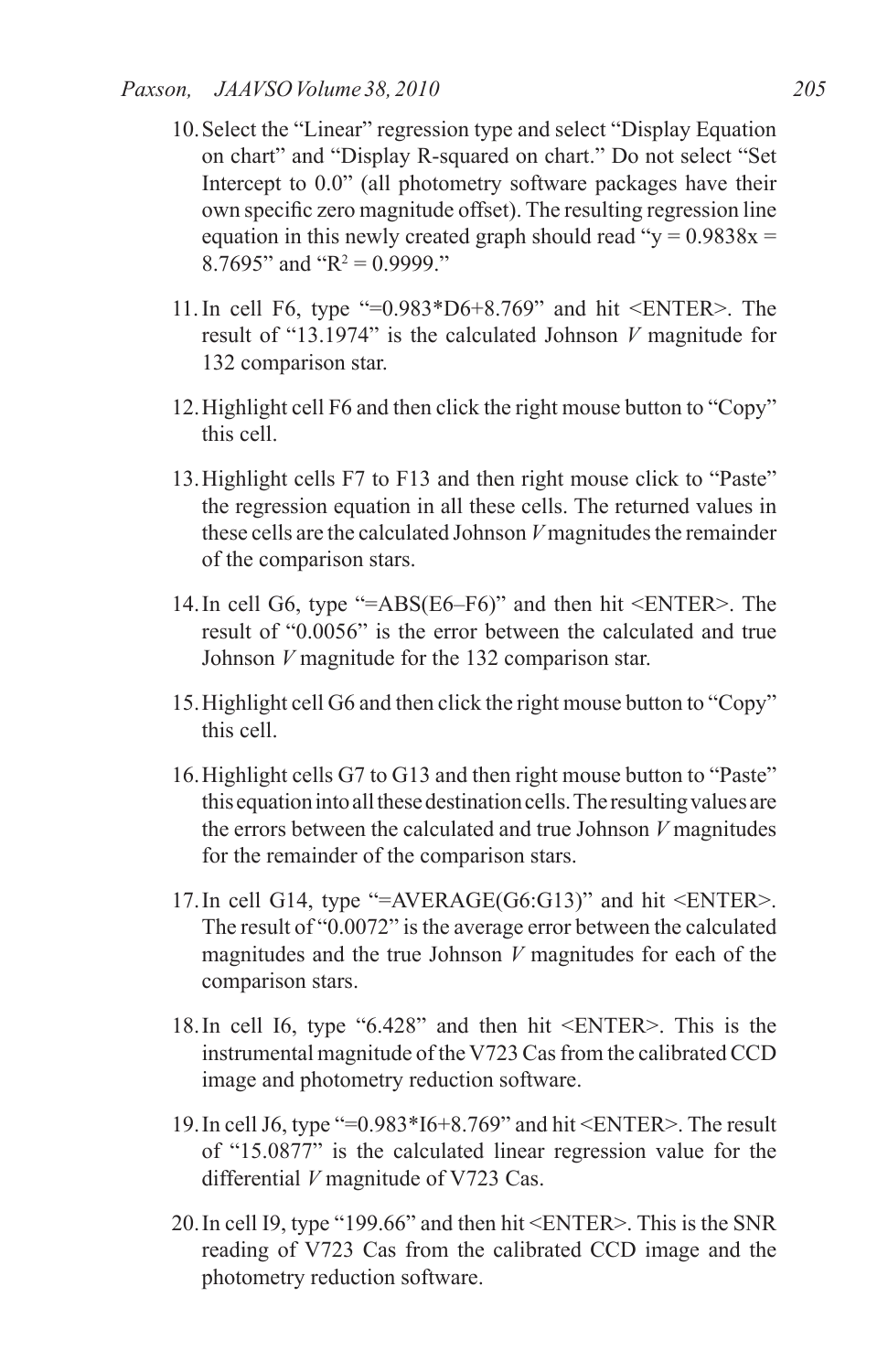- 21.In cell J9, type "=1.0857/I9" and then hit <ENTER>. The result of "0.0054" is the Poisson photon noise error (one sigma error in magnitude) of the V723 Cas SNR reading from the photometry reduction software.
- 22. In cell I12, type "=SQRT( $(J9^{\wedge}2+G14^{\wedge}2)$ )" and then hit <ENTER>. The result of "0.0090" is the "Final *V* error." The final V723 Cas magnitude estimate is 15.0877 *V* (cell J6) and the error is 0.0090 (cell I12).
- 23.Type in photometry software and annulus or radii information (I typed "MaxIm DL5 and 6, 16") in cells I15 and J15.
- 24.Type in your specific details (I typed "V723 Cas, SSO 24", V, 180 and 2454801.6952") in cells F3, G3, H3, I3, and J3, hitting <ENTER> after each cell entry.
- 25.Save your file with a meaningful file name (for this example I called the Excel file "V723\_Cas\_01Dec2008.xls") and put it in your Ensembles folder.
- 26.This ensemble spreadsheet can be copied and renamed with the "File," and "Save As" options and later amended for any star in your observing program.

Please note that instrumental magnitudes by definition are negative, but most software packages express raw instrumental magnitudes as a positive number. These positive instrumental magnitudes are used in the spreadsheet.

# **4. The V723 Cas ensemble—results and methodology**

The caption below Figure 3 explains the workings of the linear regression ensemble spreadsheet. Instrumental magnitude (X axis) and Johnson *V* (Y axis) pairs for all eight comparison stars are regressed and plotted, resulting in a very straight line with an X coefficient of 1.0373 and a very high  $R<sup>2</sup>$  (correlation coefficient) of 0.9999. The Johnson *V* magnitude estimate of 15.0877 with a total error of 0.0090 is an excellent photometric result. This is due to the high SNR (199.66) attained in the 180-second exposure taken by the 24-inch (0.61-m) f/ 10 Cassegrain.

## **5. Methodology**

I typically use four to seven or eight comparison stars for my ensembles, ranging no more than two and a half magnitudes above and below the targeted variable's estimated magnitude. Due to crowded star fields and/or the necessity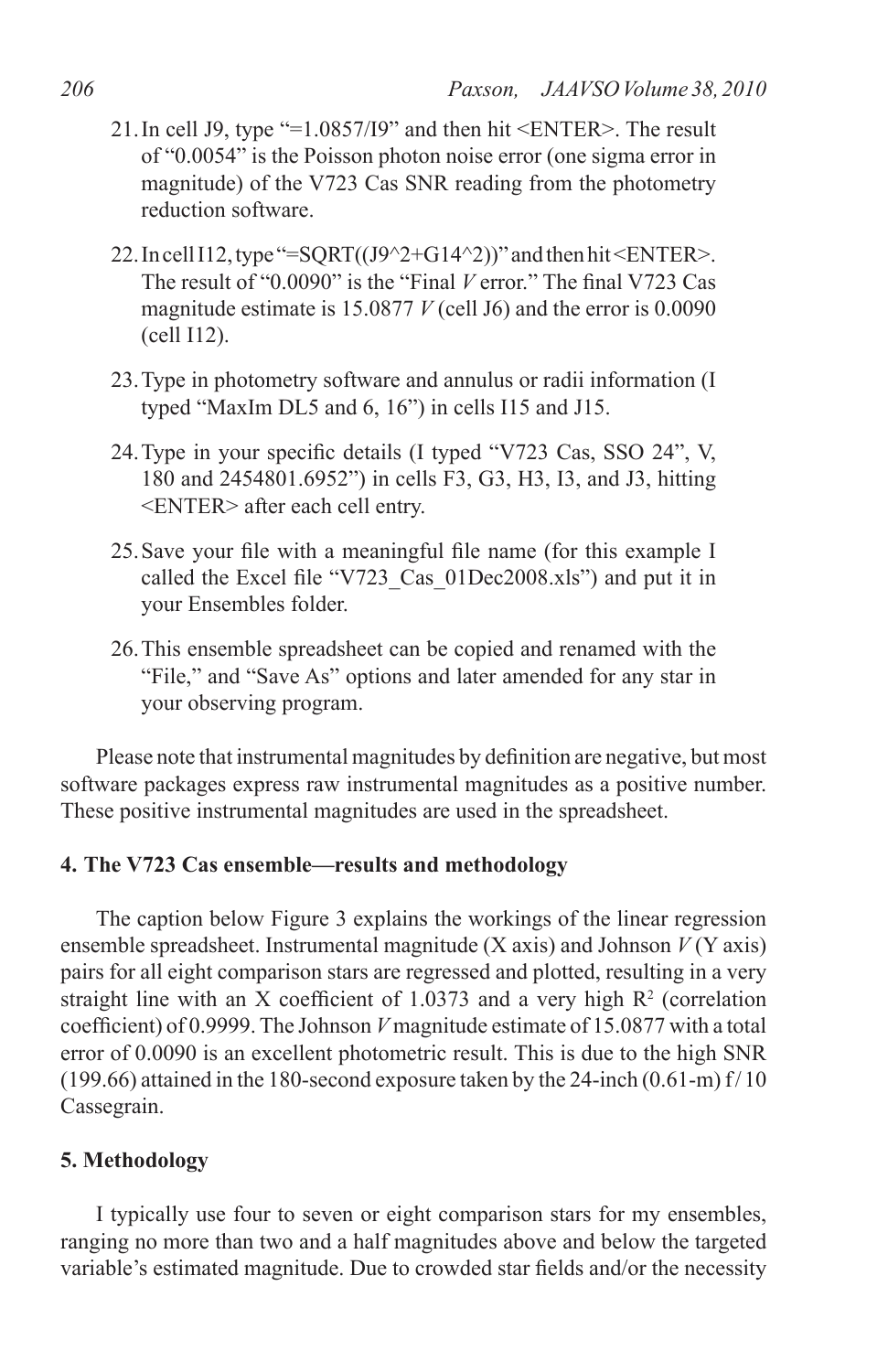of picking a constant measuring aperture and outer (sky) annulus for all stars to be measured on a CCD image, one may not be able to use all of the comparison stars in a given sequence. Use as many comparison stars as possible. Using three comparison stars or less is not recommended. Three data points are an insufficient sample for this ensemble methodology and any two points define a straight line.

A good linear regression ensemble should yield a regression equation with an X coefficient of 0.985 to 1.015 and an  $\mathbb{R}^2$  value of 0.99 or greater.  $\mathbb{R}^2$ usually increases and comparison star data scatter usually decreases and with an increasing number of comparison stars and image SNR. Look for any outliers (0.1 magnitude or greater) that plot away from a straight line beyond average scatter. If measured SNR is high and no signs of comparison star contamination can be found, you may have discovered a potential variable star! If the brighter stars in a given sequence make the ensemble graph in a "hockey stick down" manner, pixel saturation may be the culprit.

Should a calculated Johnson *V* magnitude for one comparison star substantially fall off the linear regression line, that star should be considered suspect. Saturated pixels, hot or cold pixels, dust accumulation since the last flat was taken, cosmic ray hits in a comparison star image, or potential comparison star variability may be possible explanations for comparison star error. If all of the other comparison stars fall on a straight line, the one bad comparison star can be deleted with confidence. This procedure is explained below.

In the spreadsheet for V723 Cas shown in Figure 3, the comparison stars 4 and 5 (147 and 150) have the highest error. For illustrative purposes only, we will eliminate the comparison star 4 (147) and recalculate the ensemble result. Begin by highlighting cells B9 to G9 and hit <DELETE>. Highlight cells B10 to G14 and move them up one row vertically. A new equation is now in the regression graph, now reading "y =  $0.9841 * x + 8.7663$ " and the "R^2 = 1" versus the old equation which read "y =  $0.9838 * x = 8.7695$ " and the "R^2 = 0.9999." In cell F6 type "=0.9841\*I6+8.7663" and hit <ENTER>. "Copy" cell F6 and highlight cells F7 to F12 and right mouse click to "Paste" this new equation into these destination cells. All of the cells from F6 to F12 have new Johnson *V* magnitudes based on this new linear equation. Linear regression errors in cells G6 to G12 have also been updated. In cell J6, again type the equation "=0.9841\*I6+8.7663" and hit <ENTER>. The recalculated ensemble magnitude for V723 Cas using seven comparison stars is now 15.0921 *V* (versus 15.0877 *V*) and the total error is now 0.0073 (versus 0.0090).

## **6. The 3C 66A ensemble—results**

A nine-star photometric ensemble was created for the blazar 3C 66A from a single 180-second clear filtered exposure taken with a remote internet-based f/3.8 10-inch (0.25-m) astrograph. For brevity, the spreadsheet ensemble with all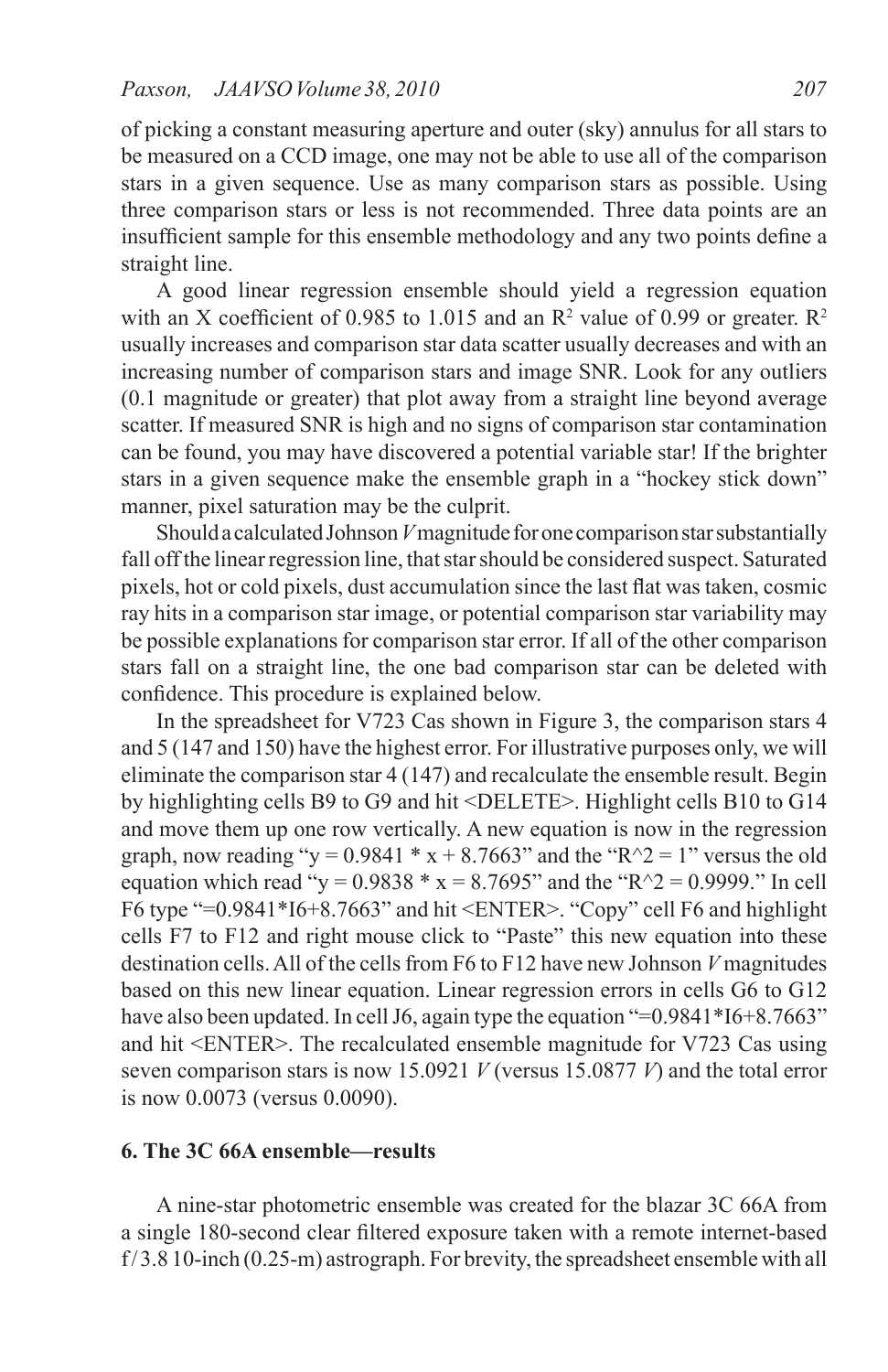of the photometric and sequence data values already entered into the appropriate cells is shown in Figure 4.

This linear regression ensemble is of good quality with an average X coefficient of 1.0373 and an  $\mathbb{R}^2$  value of 0.9994, especially when you consider this is an unfiltered image. The Johnson *CV*magnitude estimate of 14.820 with a total error of 0.031 isrespectable. Comparison stars 8 (15.872 *V*) and 9 (16.520 *V*) have the highest error, due to decreasing SNR (17.808 and 10.988, respectively). These two comparison stars could be ignored for a better ensemble result if desired.

#### **7. Conclusions**

A linear regression based-method for ensemble differential photometry has been presented and described. By visualizing the distribution of the errors of the comparison stars in a sequence, confidence is increased in the variable star estimate. The linear regression methodology provides an objective method for ensemble magnitude estimates and to handle total error correctly. Good linear regression ensembles validate the accuracy of a variable star sequence, more so than simpler ensemble methods. A comparison star "outlier" that dramatically departs from the linear regression can be readily identified and investigated. If image quality sources of error are eliminated, the outlier may be a variable star. The linear regression ensemble method forces the observer to "look at the data," and access the quality of the sequence, resulting in a confident variable star magnitude estimate.

## **8. Acknowledgements**

The author would like to recognize Arne Henden (2009) for his email suggestions concerning this methodology offered in late 2008 and Mike Simonsen and others for their comments during the preparation of this paper.

## **References**

- Berry, R., and Burnell, J. 2005, *Handbook of Astronomical Image Processing*, Willmann-Bell, Richmond, VA, 278.
- Buchheim, R. K. 2007, *The Sky Is Your Laboratory*, Springer Praxis, Berlin, 107–112.
- Cook, L. L. 1999, AutoPlot—A Light Curve Plotting Excel Spreadsheet, http:// www.lewcook.com/autoplot.htm.
- Crawford, T. R. 2006, Ensemble Photometry Options for AAVSO Amateur Observers Using aip4win and Other Software, http://homepage.mac.com/ windwalker1/.Public/Ensemble%20PhotometryV5.pdf.
- Gary, B. L. 2007, Exoplanet Observing for Amateurs, http://brucegary.net/ book\_EOA/WebEOA/ExoplanetObservingAmateurs.html.
- Henden, A. A. 2009, Private communication.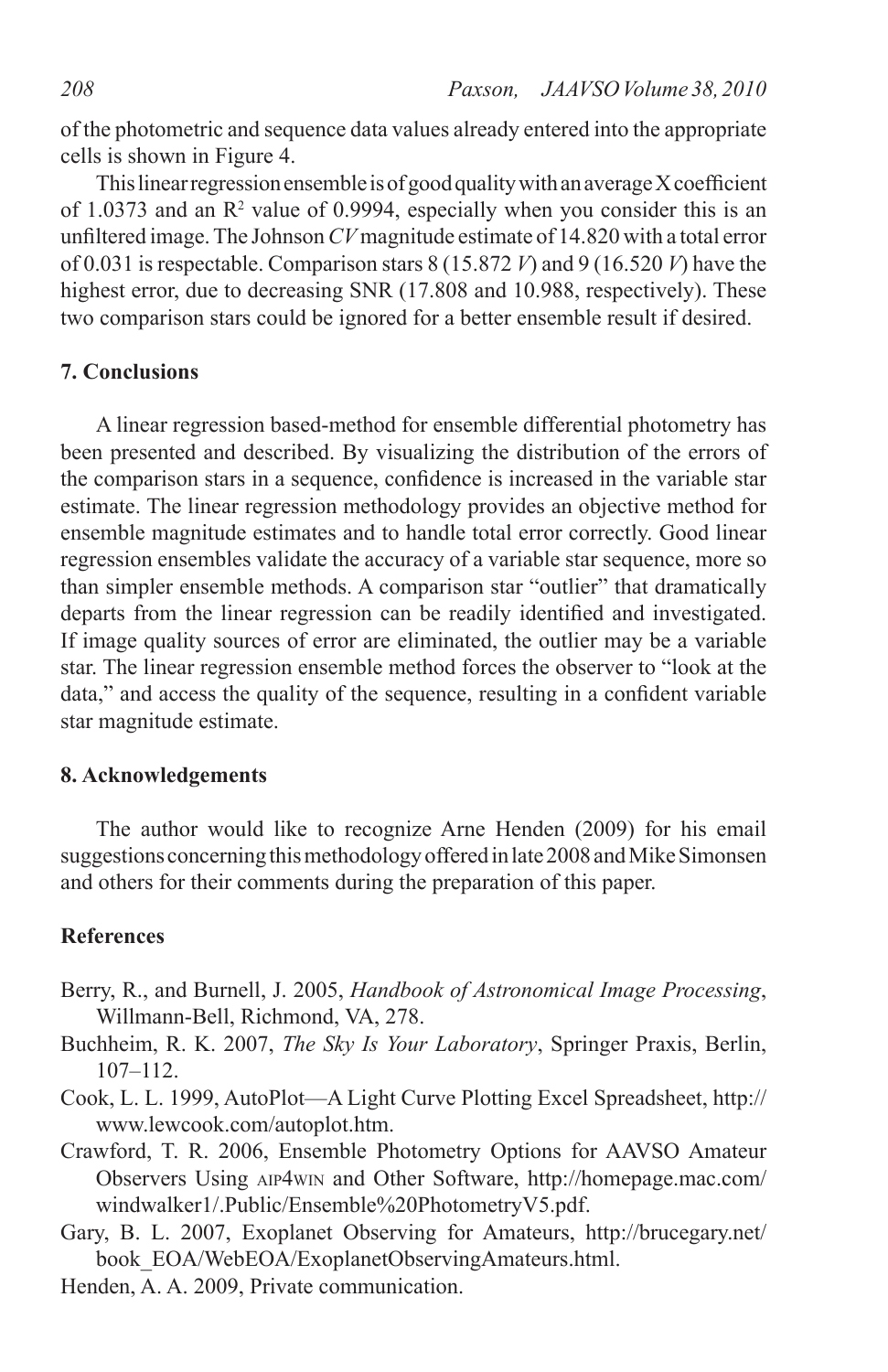Honeycutt, R. K. 1992, *Publ. Astron. Soc. Pacific*, **104**, 435.

- Howell, S. B. 2000, *Handbook of CCD Astronomy*, Cambridge Univ. Press, Cambridge, 57.
- Howell, S. B., and Everett, M. E. 2001, *Publ. Astron. Soc. Pacific*, **113**, 1428.
- Richmond, M. 2006, Ensemble Software to Perform Inhomogeneous Ensemble Photometry, http://spiff.rit.edu/ensemble.
- Warner, B. D. 2006, *A Practical Guide to Lightcurve Photometry and Analysis*, Springer, New York.



Figure 1. A sample graph showing the linear regression concept. X and Y pairs of Instrumental (X-axis) and Johnson *V* (Y-axis) magnitudes of all the comparison stars are put into a linear regression, yielding an equation which relates the pairs. In this particular example, Johnson *V* magnitude= $0.9889 \times$ Instrumental Magnitude + 5.1195. The  $R^2$  is 0.9985.



Figure 2. The linear regression ensemble spreadsheet skeleton. Replicate this spreadsheet and follow the instructions in the text of Section 3 to recreate the spreadsheet and graph shown in Figure 3.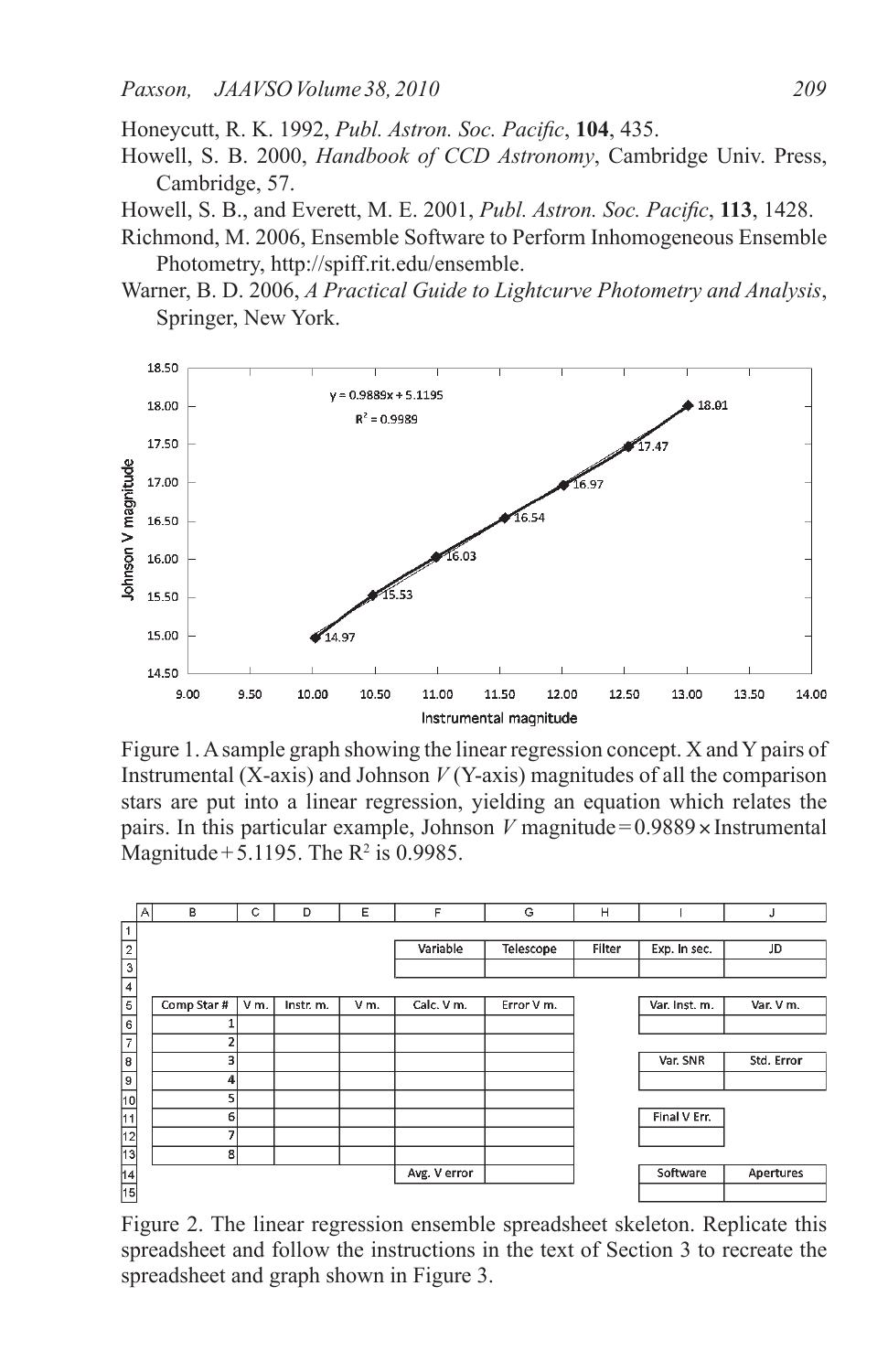

Figure 3. A linear regression ensemble spreadsheet for V723 Cas. Instrumental magnitudes (Column D data and plotted on the X-axis) and Johnson*V*magnitudes (Column E data and plotted on the Y-axis) are regressed for all of the measured comparison stars to yield a linear equation. The Johnson *V* magnitude estimate for V723  $Cas = 0.9838 \times 6.428$  (the instrumental magnitude for V723 Cas given in cell  $I6$ ) + 8.7595 = 15.0877 (cell J6). Final total error is  $\pm 0.0090$  (cell I12). V723 Cas was not displayed on the graph in Figure 3 above, as only the comparison stars were regressed to establish the linear Instrumental to Johnson *V* magnitude relationship. V723 Cas would plot exactly on the linear regression line at  $X=6.428$  (instrumental magnitude) and  $Y=15.0877$  (the calculated Johnson *V* magnitude).